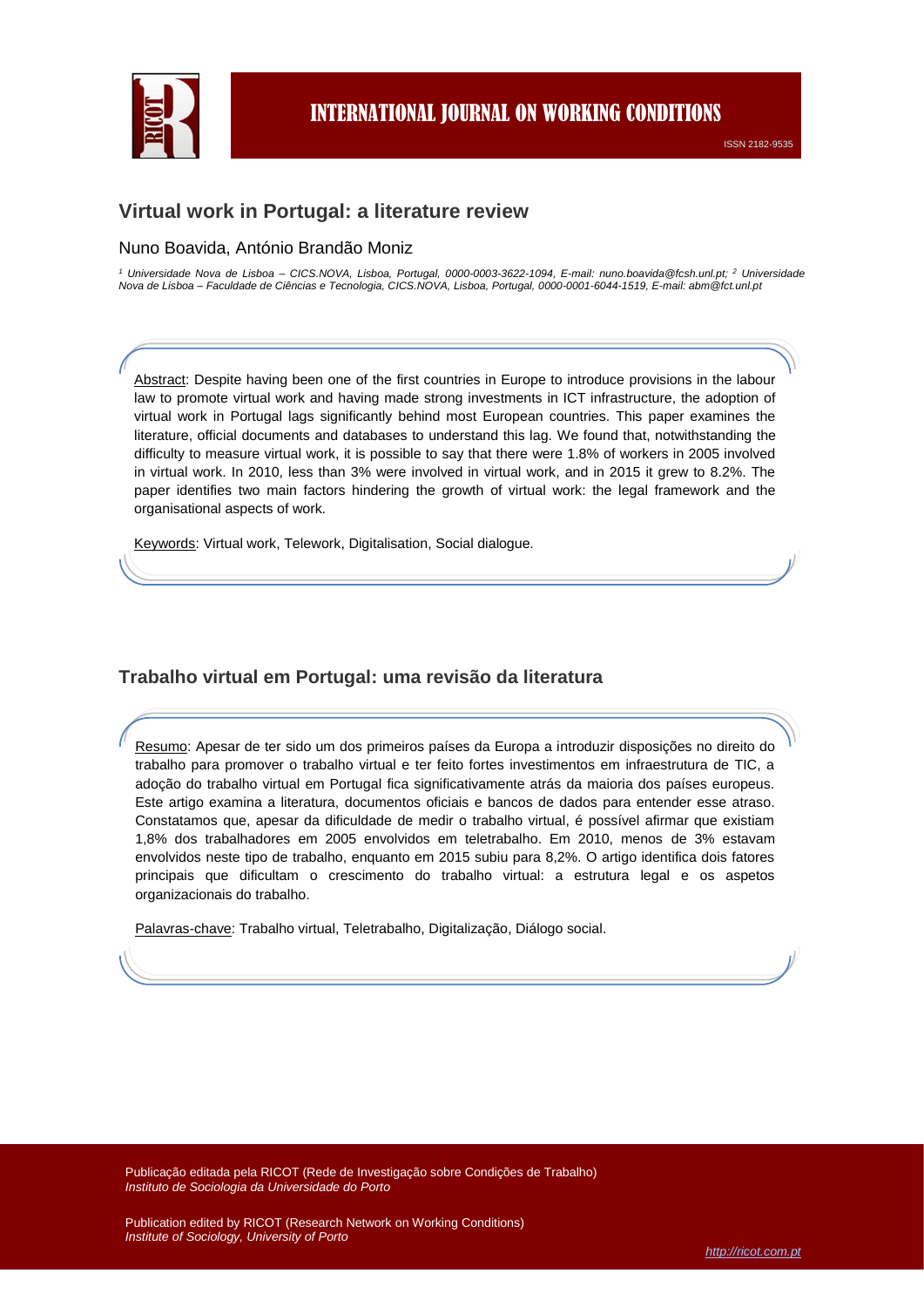## **1. Introduction**

Portugal was one of the first countries in Europe to regulate virtual work in the private sector (Gil, 2015; Ramalho, 2019; Rebelo, 2019; Redinha & Sousa, 2003). In the last decades, the country also made strong investments in ICT infrastructure. In fact, the OECD indicator of fixed broadband subscriptions per 100 inhabitants shows a growth of penetration rates from 4.8 in 2003 to 368 in 2018, corresponding to a significant average annual growth rate of 14%. The adoption of virtual work, however, lags significantly behind most European countries (Eurofound,  $2010$ <sup>1</sup>. This paper aims to identify the past and existing lag, as well as to understand its reasons through a systematic exam of scientific literature, official documents and national and international databases related to virtual work in Portugal.

The text first describes the methodology used, followed by a description of the evolution of the Portuguese labour legal framework. After, the paper identifies the incidence and trends of Portuguese virtual work, reviews the existing literature in Portugal and summarises the main conclusions.

## **2. Methodology**

The work was carried out from March to July 2018. It included extensive online searches of literature in the last decades and using the strings "*teletrabalho*", *teletrabalho*", "*tele trabalho*", "*trabalho à distância*", "*trabalho-à-distância*", "virtual work Portugal", "virtual work Portuguese", "digital work Portugal" and "digital work Portuguese". The searches were conducted in three different sites: First, the work compiled scientific literature existing in national and international databases using the search engine Nova Discovery, which aggregates: the main databases of scientific articles, B-On (the main scientific engine in Portugal), institutional repositories and catalogues of all libraries of Universidade Nova de Lisboa, as well as ScienceDirect. Second, the work included searches in Boletim do Trabalho e Emprego, the official publication of labour conventions. Last, other searches were conducted in Google Search engine to assure a widest coverture possible of documents related to the topic. The typology of documents considered in the systematic review included: articles, theses, dissertations, books, book sections, conference proceedings, reports, bills, statutes, working papers, newspapers and magazines.

Our review of the literature compiled of 150 publications of all types about virtual work or industrial relations. We analysed 58 international scientific publications and 14 grey publications concerning virtual work, industrial relations and/or Portugal. We also considered 77 publications written about Portugal that mentioned the string *teletrabalho*, out of which 61 publications were selected for detailed analyses. The scientific publications selected consisted of 3 PhD Thesis, 19 Master Thesis, 10 Journal Articles, 6 book chapters, 3 books, 4 conference proceedings and 16 reports. We also examined 14 grey publications.

The report also focused on three sectors: Computer programming, consultancy and related activities, which mostly covers activities embraced by NACE code 62; Financial activities, which mostly covers activities embraced by NACE code 64 - financial service activities except insurance and pension funding; and Health care activities, which covers home health care activities (e.g. for elderly or disabled individuals), excluding residential

l

*<sup>1</sup> Database of the Sixth European Working Conditions Survey.*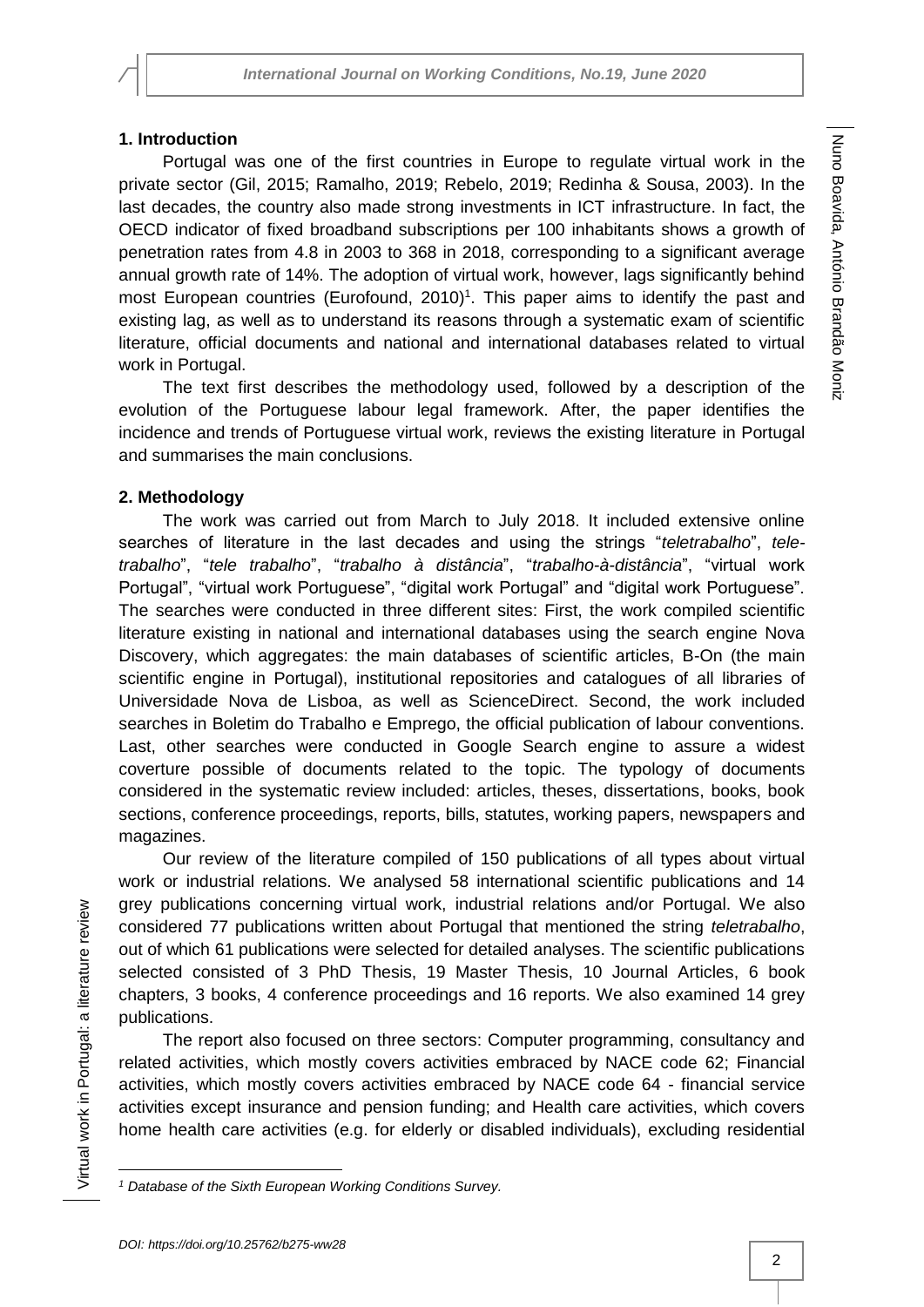care and childcare services and in terms of occupations covers nurses, healthcare assistants and auxiliary care workers (medical doctors are excluded).

# **3. Legislative framework**

The definition of telework evolved into the concept of virtual work to embrace technology developments (increased mobility, miniaturisation, etc.) that allowed work to be carried out in other alternative workplaces. For example, Eurofound defined telework in 2010 as "a form of organising and/or performing work, using information technology, in the context of an employment contract/ relationship, where work, which could also be performed at the employer's premises, is carried out away from those premises on a regular basis" (p.3). Several years before, the International Labour Organisation (ILO) defined telework as "all the work carried out from a certain place or away from offices or central locations, where the worker does not have personal contact with his/her colleagues, but may communicate with them using the new technologies" (cf. Gbezo, 1995). According to Ursula Huws et al (1990), a pre-condition for the development of remote work, especially for telework, is the "computerisation of the office". Ursula Huws refers to elusive offices ("not real" offices), which are organizations that control activities indirectly, by means of a network of contracts with small suppliers, with direct control of activities such as image projection, distribution or sales. Several other empirical studies indicated different types of telework (Olson, 1983; Korte & Wynne, 1996; Di Martino, 2001), and have been considered for later studies.

With more technological advancements towards cheaper and more powerful electronic devices in the 1980 and 1990 decades, both groups of occasional teleworkers and teleworking professionals made use of the same new form of work (Bailey & Kurland, 2002). From early this century, the legal setting for telework changed dramatically. As Messenger (2019) refers, "government regulations were expanded from the mere promotion of the new mode of work to a more balanced perspective. Policymakers increasingly responded to the wide spread of telework and controversial debates around working time regulations, working conditions and occupational safety and health. An important example of this development is the European Framework Agreement on Telework of 2002 (Messenger, 2019, p.6). According to this agreement, teleworkers are to enjoy the same working standards as their colleagues at the employer's premises.

The mobile office broke with the classic bipolar spatial structure of work (home vs. office). With that, work became detached from place. Thus, the government regulations reflected these developments. They respond to the changing work environments and their conditions. From the last decade, it needed only the fast-growing dispersion of the Internet and web access to take telework to its third generation, the virtual office. In fact, technology is the driving force behind the evolutionary process of telework. But this form of work is often confused with similar-sounding work arrangements, when just "away from office premise" is considered.

Recently, the European project DeepView, in 2018, used the concept of virtual work defined as the "work arrangements affecting employees which involve different locations outside the employers' premises and different degrees of mobility, as far as they entail a frequent use of ICT for the purpose of work" (Sanz de Miguel et al., 2018, p.7). The project considered that alternative workplaces are the locations outside employers' premises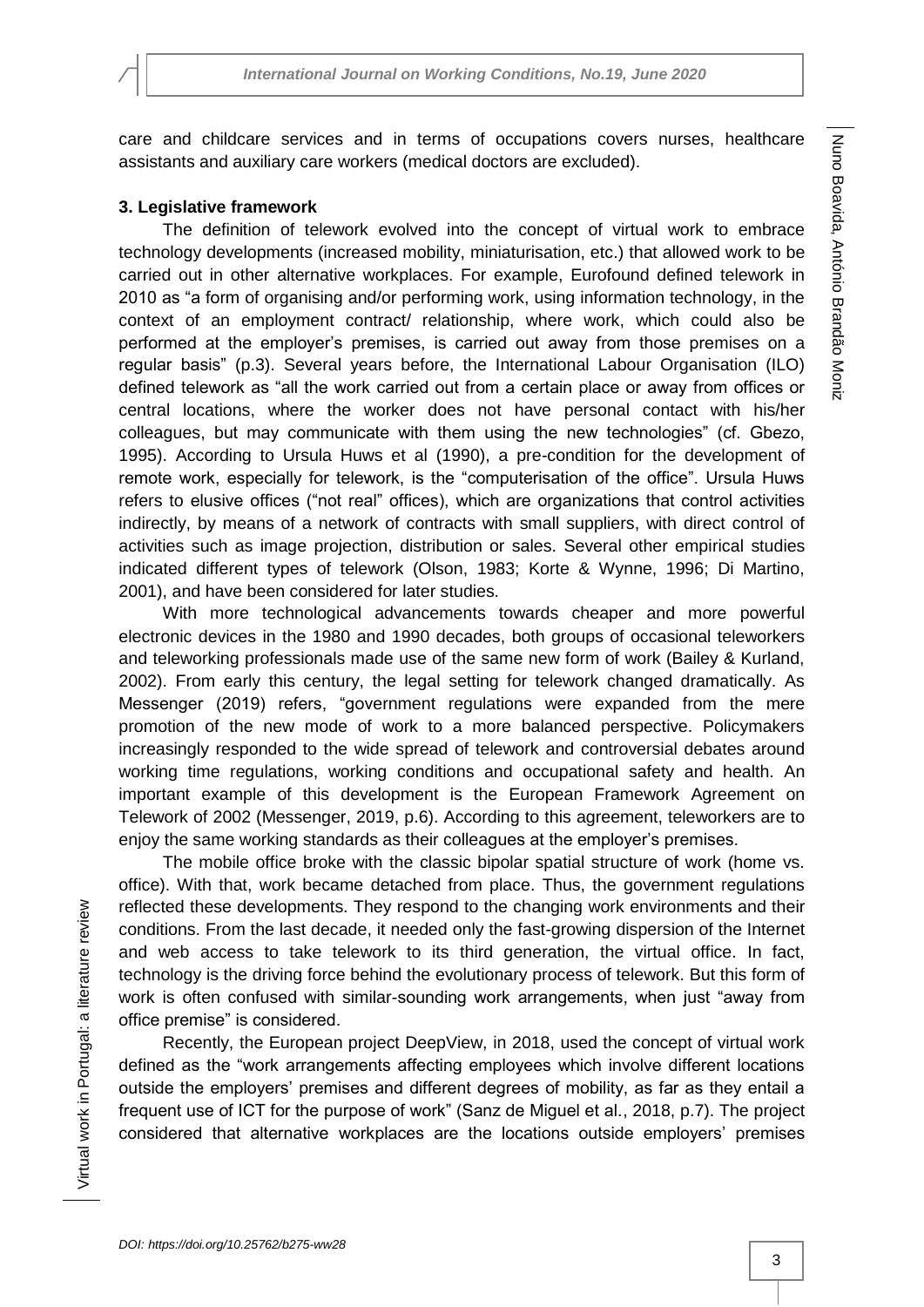(home, other workplaces at customers, clients or partners' premises), and also the third spaces (hotel rooms, remote meeting rooms, cafes and congress venues, etc.)<sup>2</sup>.

In Portugal, the concept of telework has also been the subject of discussion for several decades in different scientific fields, mainly sociology, law and management. On the problem of (tele)work legislation (labour and legal implications) it is important to mention the study by Rui Fiolhais (1998) on the labour and legal implications of dependent telework in Portugal. As well, it is worth to mention the initial work carried out by the national association for the development of telework (APDT), on a telework good practice guide (cf. Gomes & Bettencourt, 2000).

The Portuguese legal concept of telework is contained within the broader definition of virtual work. In fact, the current Portuguese legislation uses the expression *teletrabalho* [telework] to refer to "work performed with legal subordination, usually outside the company and through the use of information and communication technologies" (Article 165 of the Labour Code). Thus, there is a conceptual equivalence of *teletrabalho* to virtual work, except for non-subordinated work arrangements.

Although no changes were introduced in this definition, the early legislative frame created in 2003 has received other updates. The initial Portuguese Labour Code (Law No. 99/2003 in its articles 233 to 243) had a statutory scheme for virtual work in the private sector in line with the main dictates of the European Framework Agreement on Telework of 16 July 2002. A few years later, the Law No. 7/2009 of 12 February, which approved the revision of the Labour Code, regulated virtual work in its Articles 165 to 171 only with occasional amendments to the previous scheme. While changes in the legal framework for teleworking were not significant when comparing the two diplomas, there was one significant change: the 2003 labour code based the regime of employment contract on the typical working relationship paradigm, and the 2009 Law takes on the reality of special employment contracts. In addition, Susana Gil (2015) pointed that the legal framework for *teletrabalho* (or virtual work) existent in Portuguese law was based on principles that guarantee the application of the principle of equality and the confidentiality of the teleworker's privacy. Regina Redinha (2009) indicated that teleworkers have exactly the same collective rights as other workers, without the need for express reaffirmation in the teleworking regime. Guilherme Dray (2010) considered teleworking as an important tool for the protection of human dignity, as it promotes the employability of disabled people, namely people with mobility problems.

The regime of telework in the public sector came later than in the private sector, with the Law No. 59/2008 that stated the legal discipline established for the teleworker in public functions. This law was revoked in 2014 by the General Labour Law (LTFP) approved by Law No. 35/2014, which enshrined the contend within Articles 68 and 69.

According to several legal experts, there are some difficulties to regulate telework in Portugal (Gabinete de Estratégia e Planeamento, 2017 and 2018a; Ramalho, 2019; Rebelo, 2017 and 2019). This article does not intent to fully describe all the problems with the regulatory frame, but the main difficulty relates to the fact that teleworking is in conflict

 $\overline{\phantom{a}}$ 

*<sup>2</sup> Considering these definitions and using the European Working Conditions Survey (EWCS) by Eurofound, the project assumed the definition of telework/ICT-Mobile work (TICTM) by Eurofound and International Labour Office (2017) as a proxy for virtual work. TICTM is defined as a work arrangement characterized by working with ICTs from more than one place and with different degrees of mobility (hotels, cafes, home, etc.) and with a potential for flexibility as regards time and place of work (idem). Besides these references, the works by Huws et al. (2016), Holts (2018), Valenduc & Vendramin (2016) and Meil & Kirov (2017) have been central references to our analysis.*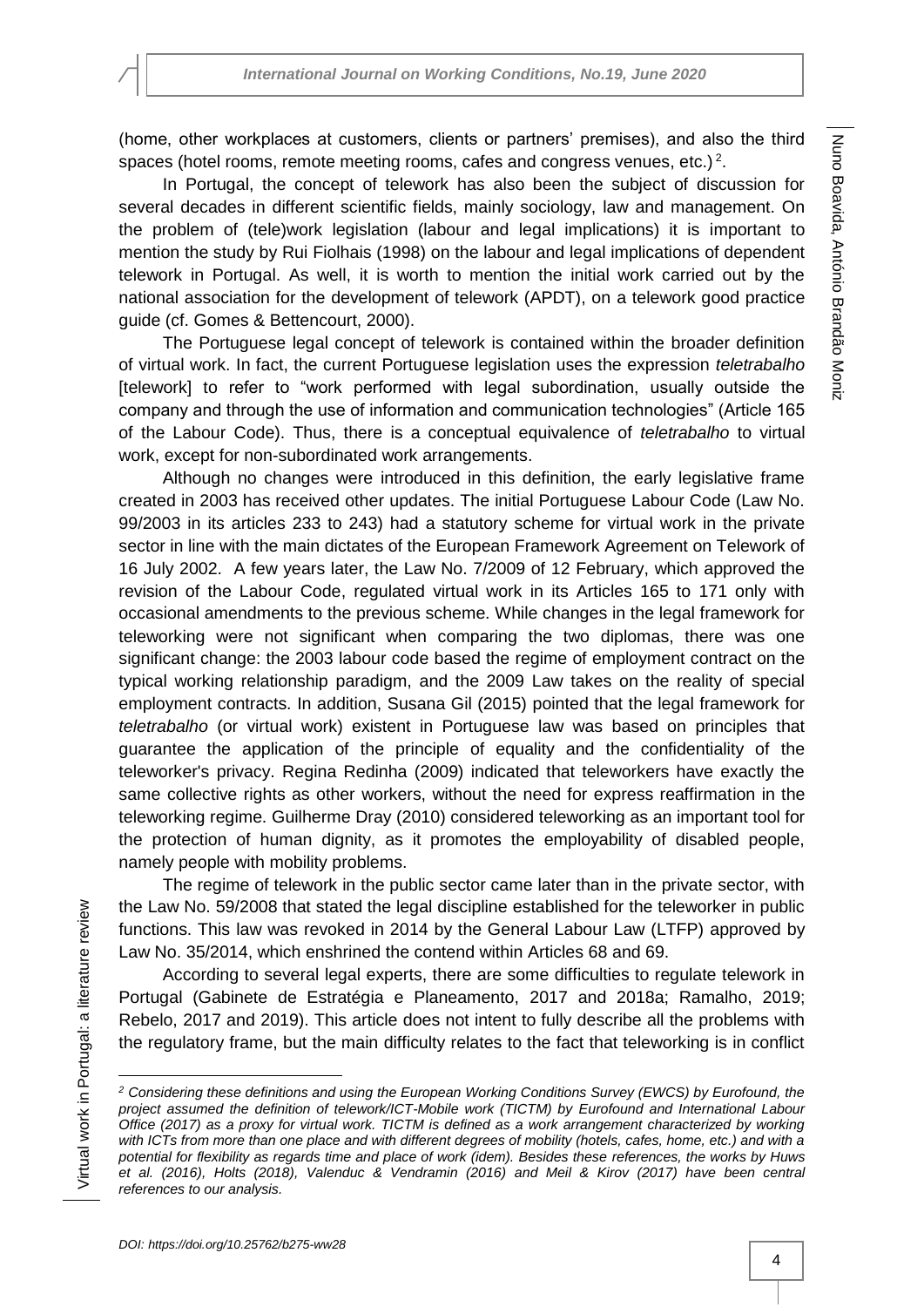with many of the current labour regulations, because the Portuguese legislative scheme is designed to work with reference to a fixed and determined place, according the Susana Gil (2015). In addition, the regulatory framework does not allow for the easy establishment of subordination, lack of managerial control, difficulties in house inspections by the labour authority (Rebelo, 2017 and 2019) and difficulty to maintain a time records of telework. Therefore, it can be stated that legal experts agree on the existence of significant difficulties with the current legislation related to virtual work.

### **4. Incidence and trends of virtual work in Portugal**

In a context of increasing applications of virtual work in Europe, this atypical form of work has a residual expression in the Portuguese context, and has, in fact, been losing relevance (Dray et al., 2016). The situation between member states also varies significantly. In some countries (mostly Scandinavia) it is widely disseminated, but in others not as much. In terms of Digital Economy and Society Index ranking, Portugal occupied the mid position among EU member states according to the Europe's Digital Progress Report of 2017.

## **4.1. Direct measures**

Statistics about telework in Portugal are not very exact. In fact, statistics about the incidence of telework may not take into account the distinction between subordinate and independent teleworkers; may not cover teleworkers at home; may account for only those who telework all the time; and may exclude the mixed formulas (the most frequent) such as those who telework occasionally or once a week. Several reasons may account for these discrepancies, such as lack of political will, inefficiencies of the statistical system, strategic and competitive factors of companies, as well as workers' fiscal interest (Gil, 2015). Nevertheless, we will report on the data found about Portugal in the two main periods of data collection: the early period of 2000 to 2005 and, later, the period from 2010 to 2016, where concepts evolved from telework to virtual work.

The earliest data about the incidence of virtual work in Portugal refers to the period from 2000 to 2005. In this period, five main results were found to characterise this type of work:

- ●In 2000, there was 1% of workers involved in telework from home all the time, and 2% at least ¼ of the time (Paoli & Merllié, 2001);
- ●In 2001, the telework activity, regularly or occasionally, involved 1.8% of the 29% of population that used a computer, according to the first national survey that collected data about virtual work (Instituto Nacional de Estatística, 2002);
- ●In 2005, there was 2.1% of workers working in telework from home (Parent-Thirion et al., 2007);
- ●In 2005, 1.8% of the workers were involved in telework at least 'a quarter of the time' or more, and 0.5% were involved in telework 'almost all of the time' (Eurofound 2010)<sup>3</sup>. These percentages of workers were significantly low when compared to the European average of 7% and 1.7%, respectively;
- ●Between 2000 and 2005, there was a decreasing trend in terms of telework usage in Portugal (Eurofound 2010).

Virtual work in Portugal: a literature review

Virtual work in Portugal: a literature review

 $\overline{\phantom{a}}$ 

*<sup>3</sup> The workers responded to the question "Does your main paid job involve: telework from home with a PC?" on the European Working Conditions Survey in 2005.*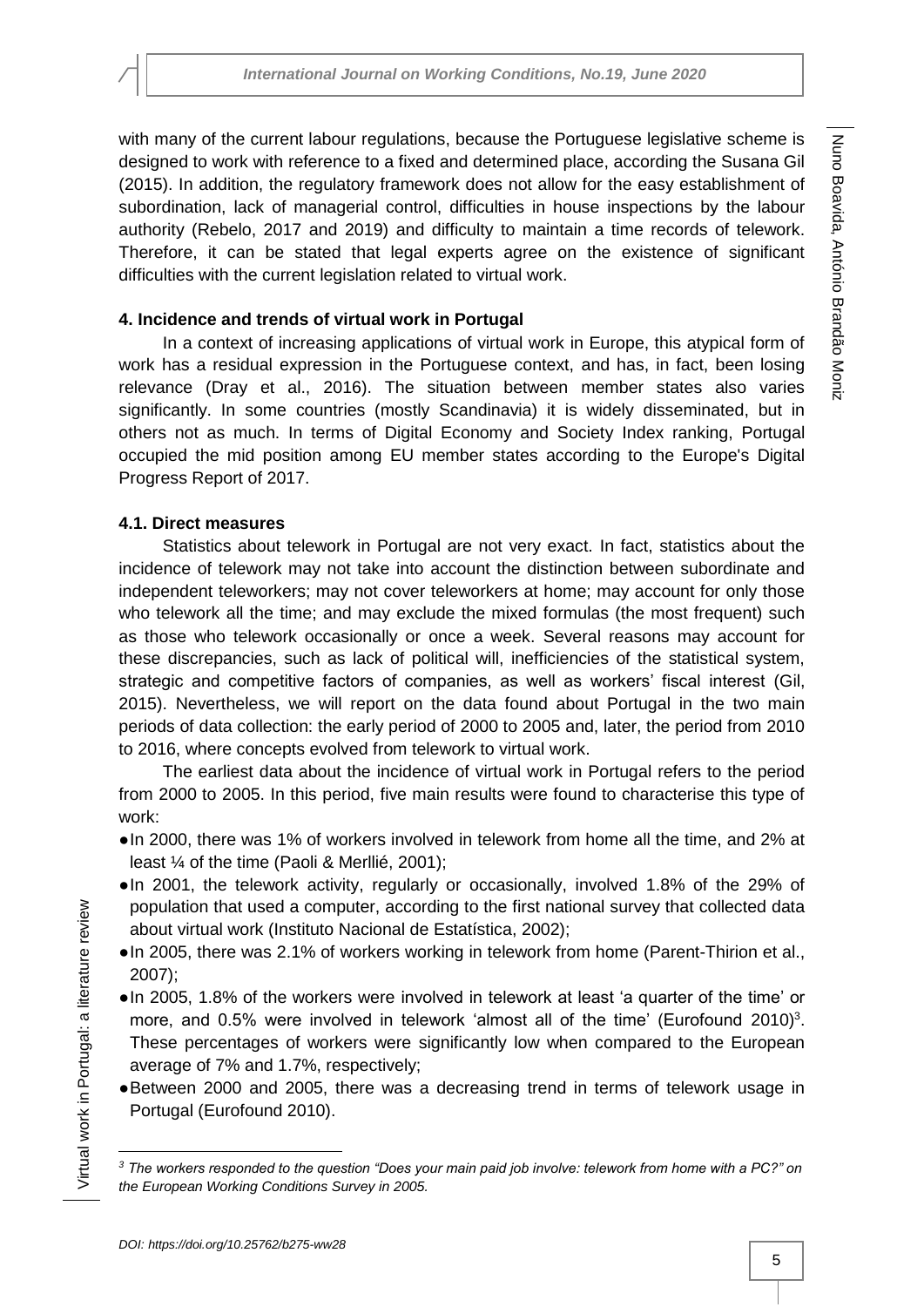Portugal has been categorised in the group of countries made up of eastern and southern Member States (with Bulgaria, Hungary, Italy and Romania) with very low levels of telework and with a percentage of less than 3% (Eurofound, 2010). The country also revealed a decreasing trend in terms of telework usage with four other countries (i.e. Bulgaria, Cyprus, Luxembourg and Romania) (Eurofound, 2010). However, the number of employed persons usually working from home (sometime or usually) as a percentage of the total employment, has increased in Portugal from 2008 until 2016, almost as Estonia when we compare countries.

# **4.2. Indirect measures**

There are two datasets about the incidence and trend of virtual work in Portugal for the period between 2010 and 2016. These datasets are based on indicators collected in two surveys: the European Working Conditions Survey (EWCS) in 2010 and 2016; and Gabinete de Estratégia e Planeamento in 2013 and 2018 (2018; 2013).

According to the EWCS, there were 8.2% of employees engaged in virtual work in 2015. Furthermore, these datasets allow the analysis of four main indicators to characterise in more detail virtual work: the (i) place of work, (ii) mobility of workers, (iii) ICT usage in work and (iv) telework contracts<sup>4</sup>.

# **4.2.1. Place of work**

In 2010, the EWCS collected data about the main place of work in major European countries. According to the survey, 33% of the Portuguese workers reported other locations as their main place of work (other than the employer's premises) such as clients' premises (12%), car or other vehicle (4%), outside site (13%), own home (3%) and other (1%)<sup>5</sup>. This is the second highest rate of other locations (than employer premises) in the European Union, after Romania. The EU27 average is 23%. Thus, in 2010, the proportion of Portuguese workers that identified other places of work was relatively high in the European context.

In 2015, the EWCS collected data about workers with one or more work locations. 24% of workers considered having one or more than one work location. The EU27 average was at 30%. Portugal belonged to a group of four countries (alongside Italy, Bulgaria and Slovenia) where the number of workers with more than one location was lower. Furthermore, out of those who were frequently $6$  involved in work in other locations (than employer's premises) in Portugal, 13.1% of workers were frequently<sup>6</sup> involved in work in the client's premises; and 8.5% were frequently involved in work while a car or another vehicle.

In short, there was a declining trend in places of work in the period of 2010 to 2015: in 2010, 33% Portuguese workers identified other places of work; and in 2015 only 24% indicated to have more than one work location. Work in client premises increase from 12%

 $\overline{\phantom{a}}$ 

*<sup>4</sup> These indicators can be used to characterise the incidence and trends of virtual work, as the definition adopted by the project Deep View about virtual work is a comprehensive concept, which involves different locations outside the 'employers' premises' and different degrees of mobility, as far as they entail a frequent use of ICT for the purpose of work.*

*<sup>5</sup> In the figure, we see the percentages of the people per answers when asked 'Where is your main place of work?'.*

*<sup>6</sup> Daily or several times a week, during the last 12 months in their main paid job / since they started their main paid job.*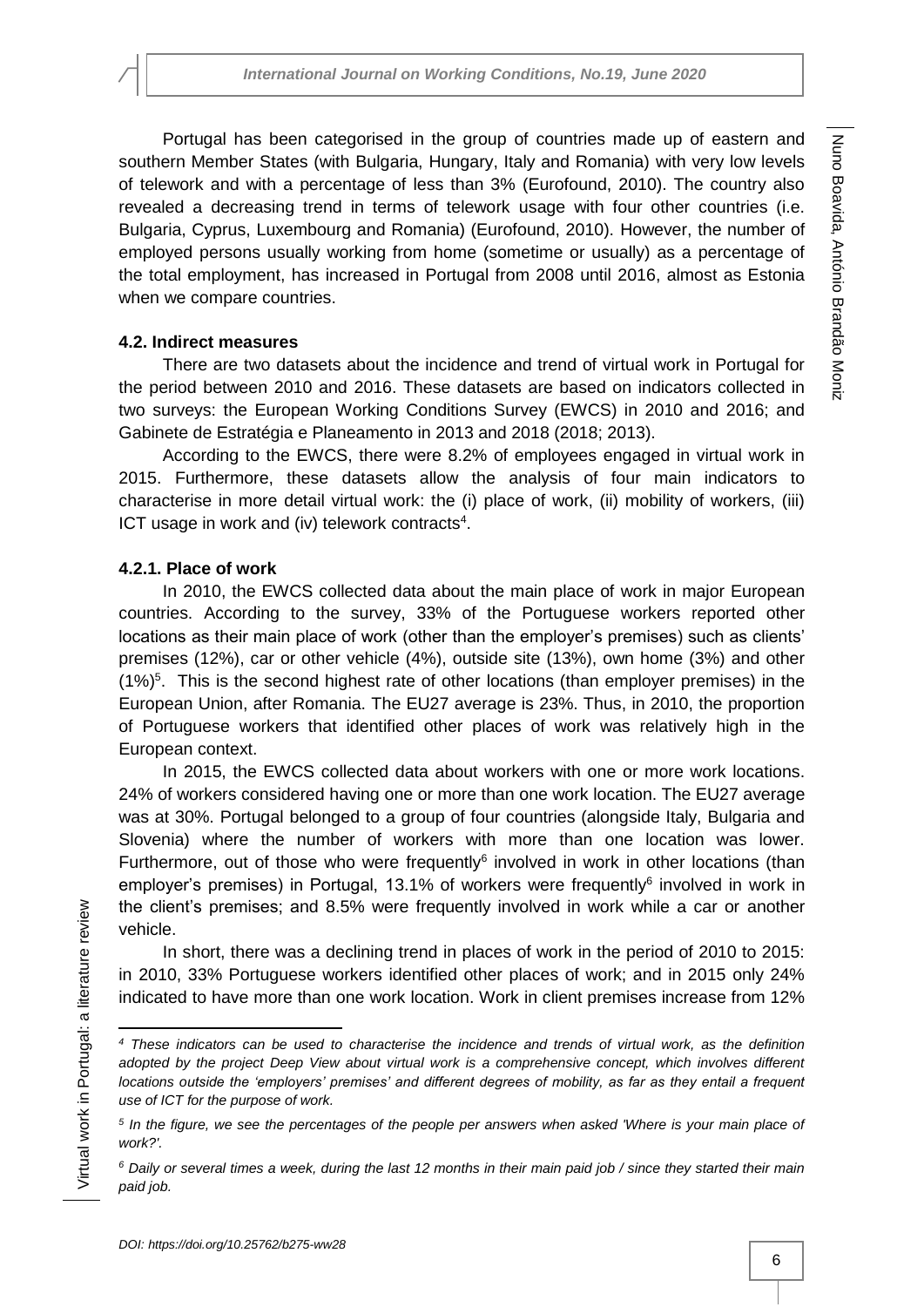in 2010 to 13.1% in 2015. Similarly, work in a car increased from 4% to 8.5%. Thus, the location of work increases in this period.

#### **4.2.2. Mobility of workers**

In 2015, the EWCS also collected data about the work mobility. This year, 82% of workers considered that their work did not involve visiting customers, patients, clients or working at their premises or in their home. Portugal had the second highest response after Hungary. The EU27 average was at 70%. Thus, there was a significantly high proportion of Portuguese workers considering that their work did not involve visiting customers, patients, clients or working at their premises or in their home in 2015.

From 2010 to 2015, there was a growing trend in mobility of workers: In 2010, 67% reported working in their employer's premises; and, in 2015, 82% of workers considered that their work did not involve visiting customers, patients, clients or working at their premises or in their home.

### **4.2.3. ICT usage**

The 2010 EWCS found that 62% of the workers considered that they were almost never involved in working with computers. The EU27 average was 48%. Furthermore, only 17% were involved in this type of work between  $\frac{1}{4}$  and  $\frac{3}{4}$  of the time. The EU27 average was 23%. In addition, 14% indicated to be almost all of the time involved in working with computers. The EU27 average was 29%. Therefore, in 2010 Portuguese workers spent a low proportion of time with work that involved computers.

In 2015, 59% of the Portuguese workers were (almost) never involved in working with computers, laptops, smartphones, etc. This was the highest proportion in the EU context. The EU27 average was 43%. Furthermore, only 14% were involved in this type of work between  $\frac{1}{4}$  and  $\frac{3}{4}$  of the time. This proportion was the lowest in the EU context. The EU27 average was 25%. In addition, 26% indicated to be (almost) always involved full-time in working with computers, laptops, smartphones, etc. The EU27 average was 31%. Therefore, in 2015, Portuguese workers spent a low proportion of time with work involving computers, laptops, smartphones, etc.

In sum, Portuguese workers revealed a low percentage of work with ICT when compared to their European Union colleagues. However, there was a growing trend in ICTusage from 2010 to 2015: the trend declined among those who never use ICT (62% to 59%) and among those who used it between ¼ and ¾ of the time (23% to 14%); and the trend increased among those who used it (almost) all of the time (14% to 26%).

### **4.2.4. Sector**

Virtual work in Portugal: a literature review

Virtual work in Portugal: a literature review

 $\overline{a}$ 

The EWCS<sup>7</sup> reveals information by sector about those who work from their own homes: 14% of the workers in the sector of computer programming, consultancy and related activities engaged frequently (daily and several times a week) in work from their own home (while the EU27 average was 23%); 10% in the financial activities sector (while the EU27 average was 7%); and 6% in the human health activities sector (while the EU27 average was 36%,). The survey also presents data about locations where virtual work can occur: 9% of the workers in the computer programming sector, consultancy and related

*<sup>7</sup> The literal question was "Please take a look at these locations. In a moment, I will ask you how often you have worked in each location [during the last 12 months in your main paid job / since you started your main paid job]".*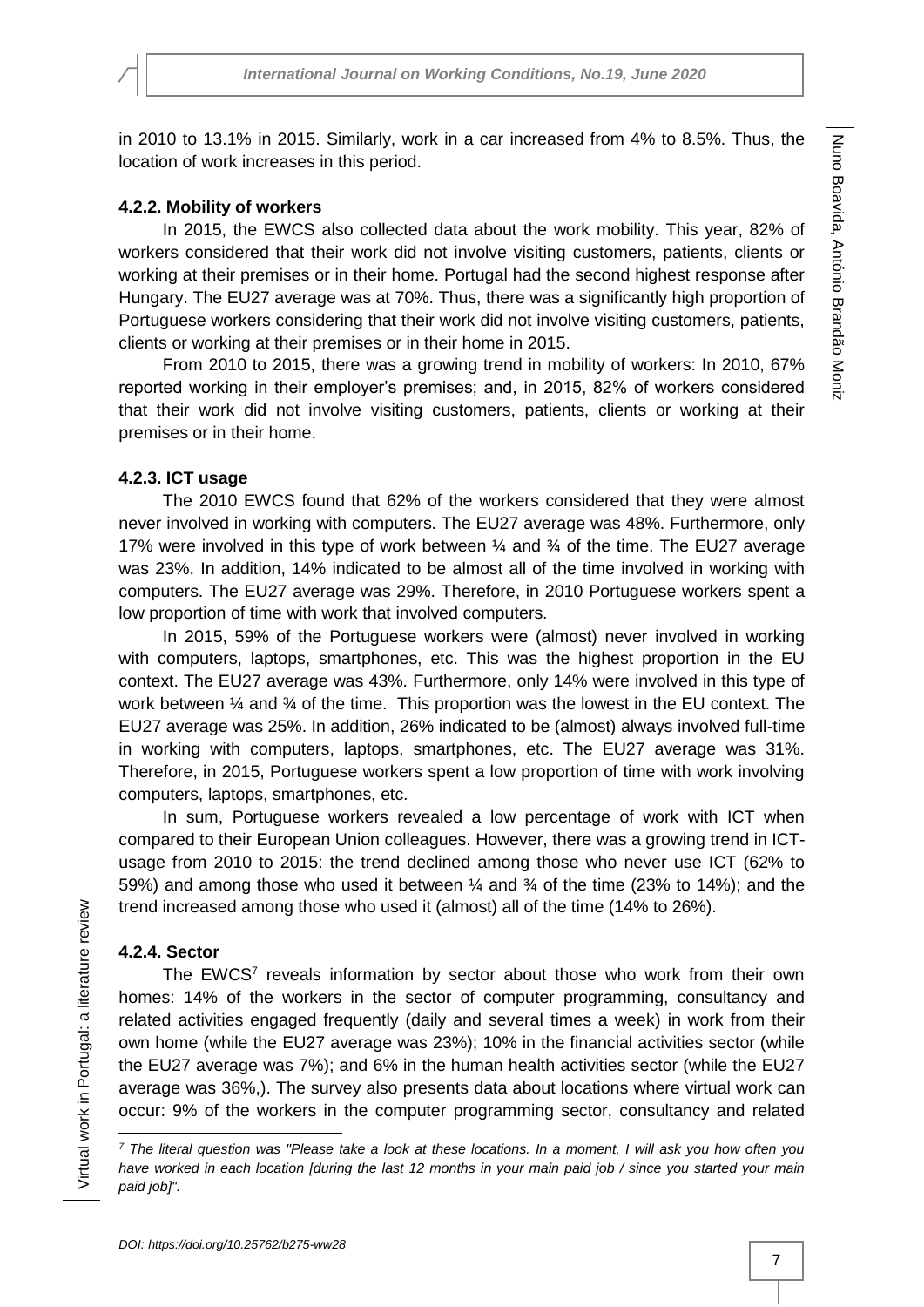activities engaged frequently (daily and several times a week) in work in locations where virtual work can occur (while the EU27 average was 14%); 4% in the financial activities sector (while the EU27 average was 5%); and 3% in the human health activities sector (while the EU27 average was 6%). Thus, the computer and human health sectors are consistently bellow EU27 averages, with the exception of the financial sector.

# **4.2.5. Occupation**

EWCS provides data on Portugal by occupation in 2015. The most prominent workers who reported having work frequently in other locations than the employers' premises were the Armed forces occupations, other ranks (52%), Drivers and mobile plant operators (35%), Production and specialised services managers (26%), Building and related trades workers, excluding electricians (26%), Market-oriented skilled agricultural workers (25%), Agricultural, forestry and fishery labourers (25%), Labourers in mining, construction, manufacturing and transport (25%), Information and communications technicians (24%). Other had percentages below 22%.

# **4.2.6. Telework contracts**

The telework contracts are a form of labour contracts to develop virtual work specific to the Portuguese legal frame. The data $8$  collected by Portuguese organisations about the existence of these formal subordinated forms of telework contracts reveal that, in 2016, only 0.03% of the contracts were of telework. This year, 83% of these telework contracts were open-end contracts of telework, 14% were fixed-term contracts and 4% were of uncertain-term contracts. These data also show a declining trend in the total of telework contracts from 0.09% in 2010 to 0.03% in 2016.

The available data $8$  about telework contracts broken by gender in 2016 show that 42% of workers with telework contracts were females. The lowest percentage of females was found in uncertain-term contracts of telework with 33%, down from 40% in general uncertain-term contracts for females. Furthermore, the data also reveals a minor declining trend of females in telework contracts, as 43% of females had a telework contract in 2010 and, in 2016, 42% had this type of contracts.

Importantly, this specific type of telework contracts does not account for the workers who 1) have a regular contract and are also involved with virtual work or 2) those who are self-employed. The former and the latter have been recently considered significant in Portugal by several authors (Eurofound, 2015; Gil, 2015; Sousa, 2016).

In summary, the analysis of the incidence and trend of telework/virtual work suggests that virtual work was never very significant in Portugal. According to the EWCS, there were 8.2% of employees that engaged in virtual work in 2015. Furthermore, an analysis of period 2010 to 2015-6 reveals a declining trend in both telework contracts and places of work. In the same period, increasing trends were detected in relation to the mobility of workers and their ICT-usage, which might indicate a potential to increase the use of virtual work. As mentioned before, an Eurofound (2015) study identified a significant trend in ICTbased mobile work in Portugal (along with Belgium, Cyprus, Denmark, Lithuania, Spain and Sweden) generally involving the self-employed. However, this type of workers without the status of employees is not covered by statistics.

 $\overline{\phantom{a}}$ *<sup>8</sup> The data from Quadros do pessoal (Gabinete de Estratégia e Planeamento 2012, 2018) refers only to continental Portugal.*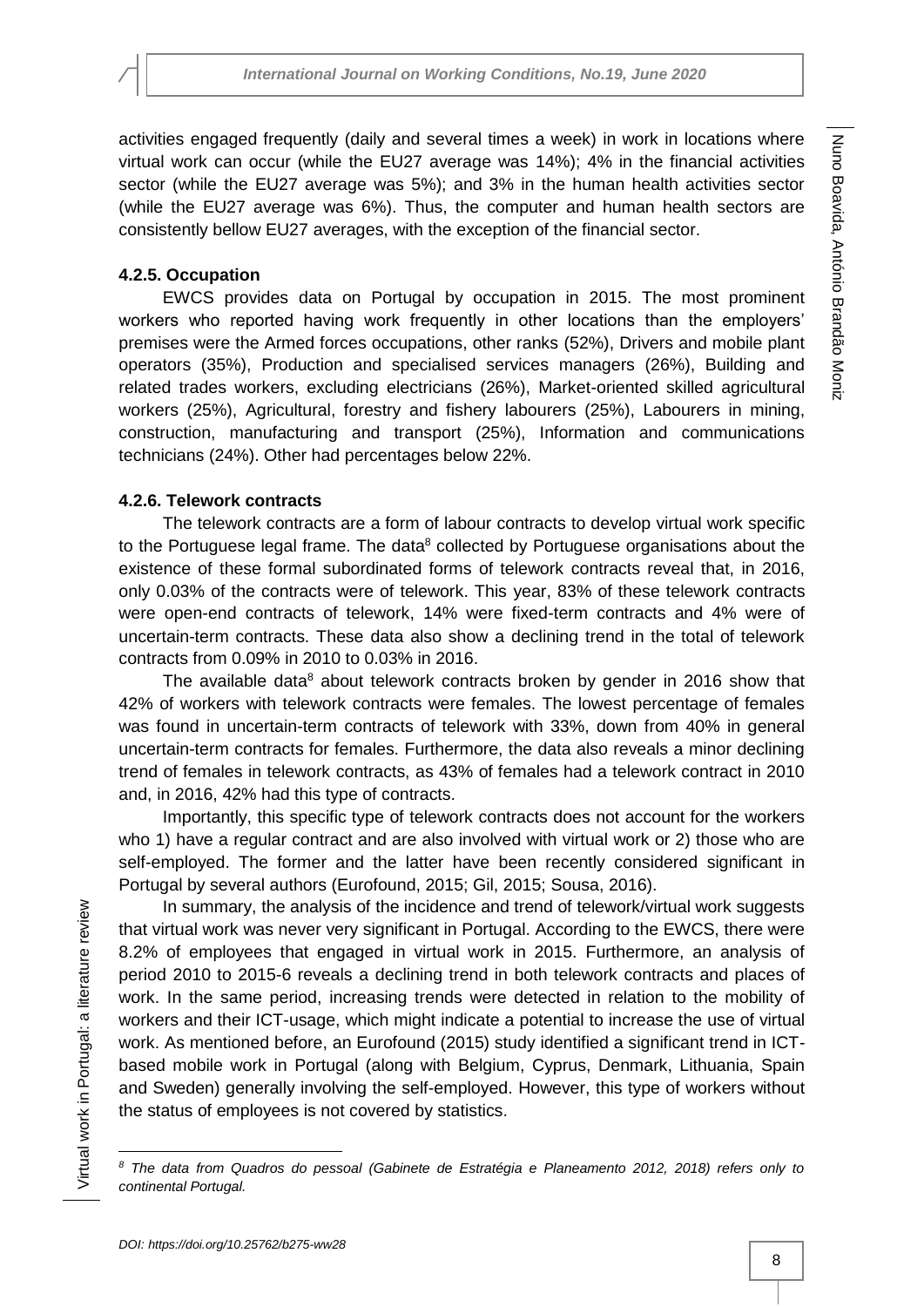# **5. Research on the effects on virtual work on working conditions**

Recent research about working conditions of teleworkers in the last decade was published mostly as PhD and Master theses. There were five main studies. The work of Gil (2015) analysed telework mostly from a legal perspective comparing Portugal and Spain. The definition of telework was the existence of three characteristics: work carried out at a distance; use of information and communication technologies; and a strong connection between employer and worker, revealing virtual subordination.

The author considered four concepts regarding telework: Domestic telework, mobile telework, telecentres and cross-border teleworking. Gil concluded that the number of subordinate teleworkers has increased, albeit modestly, in recent years, not keeping pace with the growth of independent teleworkers. According to Gil, the Portuguese legal regime on teleworking is one of the most complete in the European legislative system. The author considered that the motives that drove the development of teleworking will not disappear in the short or medium term, and envisaged a growth of this reality, although in a gradual way. The author pointed that the "chaotic" statistics about telework and the labour law need to deal with the tendency of many employers to hire service providers rather than subordinate workers (p.229). According to Susana Gil, the main barrier to the implementation of teleworking remains the entrepreneurial resistance to change, both culturally and in terms of organisation, sustained in arguments of lack of effective worker control and the consequent fear of lack of productivity. "It is wrong to assume that a worker who is out of the visual range of his / her superior will not have the same income as if he or she were working at the employer's premises". To the author, the main conclusions from teleworking analysis developed in Spain demonstrate the exact opposite: some Spanish companies reported difficulties in managing their teleworkers' schedules, but from overwork". Gil concluded that telework will increase if organisations find: "a teleworker with the right profile, a hierarchical superior with the necessary characteristics and a dialogic and harmonious working relationship" (Gil, 2015, p.229).

The dissertation of Crugeira (2015) studied home-based teleworking from a work life balance perspective. The author defined it as a flexible form of work, performed at a distance, in this case at home, via computer networks and telecommunications and including tasks such as the translation of documents, consulting, web designer, teacher, computer, among others. According to Crugeira (2015), Portugal is a country with a culture of presence at work, with no opening to teleworking. One of the main obstacles to the implementation of flexible work is the organisational culture, since companies have traditional methods that defend the physical presence of the worker. This culture embedded in the systems, hierarchies and mentalities of workers (Lencastre, 2006) leads to a difficult change, being one of the reasons why Portuguese companies do not adhere to telework.

From the teleworkers point of view, Redinha e Sousa (2003) argued that this form of work authorizes flexible management of working time, eliminates, totally or partially, the hassles and expenses related to commuting to work, allows better articulation of professional and family life, as well as creativity and individual responsibility. Furthermore, workers with disabilities on mobility see the prospects for employment and occupation substantially broadened, as well as to peripheral labour that is only, occasionally or temporarily, available. However, the isolation to which the teleworker is subject, especially the one who works at home, often leads to a social and psychological uprooting that leads to wage cuts due to the subtraction of portions corresponding to transport or food

Virtual work in Portugal: a literature review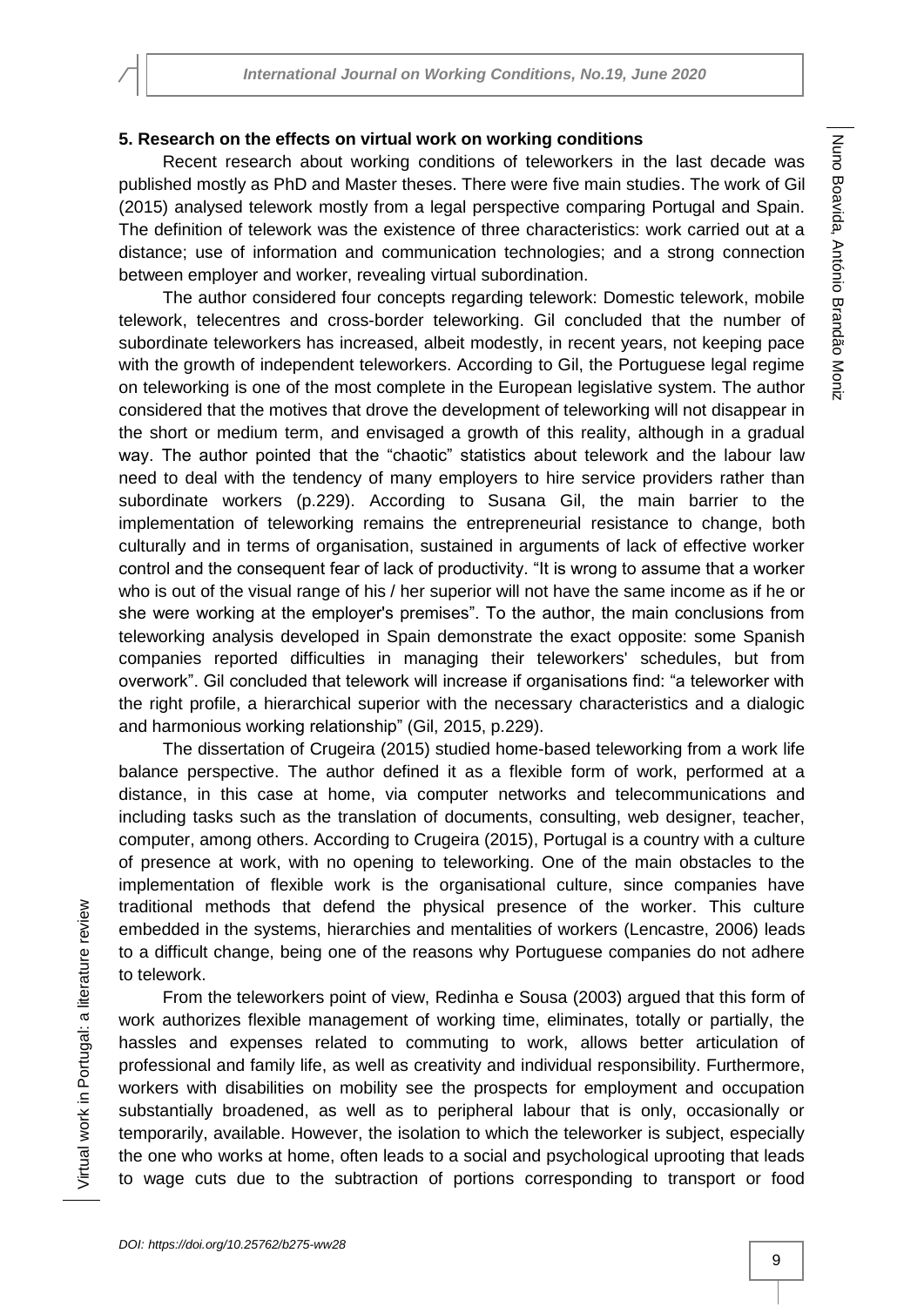subsidies, for example. In her thesis, Regina Redinha (2009) sustained that the greatest psychosocial drawback of teleworking is the isolation of the worker from a work community, and hence the need to establish mechanisms for integrating teleworkers into the employer's organization, without prejudice to the general duty of information under the employer's responsibility. The dependent teleworker is overexposed to the risk of erosion of labour protection, insofar as their visibility it is tiny, and the workstation is easily hidden.

For the company's perspective, Redinha e Sousa (2003) argued that teleworking is, above all, an option geared to gains in productivity and competitiveness, but it is also a means of compressing expenses: the physical installation space is smaller or moves away from urban centres and, therefore, is less expensive, in addition to the fact that fewer workers produce more and sometimes with a reduction in the number of managerial and supervisory staff. However, the relocation of work has negative factors, such as the cost of installing and maintaining the mobile workstation or the loss of effective control over the provision of work and confidentiality, integrity and availability of information handled externally.

On another perspective, Nunes (2007) focused his thesis on the role of ICT in reformulating territorial dynamics, specifically with regard to its influence on work organisation and the emergence of the information society. To question and ascertain the importance of ICT as a tool with the potential to redesign the pre-existing spatial patterns, an empirical survey was carried out on the Portuguese reality based on the analysis of the spatial coverage of broadband internet access and interviews with a set of teleworkers. The author concluded that the greater autonomy and flexibility enjoyed by teleworkers in exercising their professional activity has led to distinct lifestyles, usage and appropriation of space and time, both in terms of their professional life and their private life.

In her dissertation, Aranda (2012) analysed teleworking from a job latitude and skills perspective. The author used interviews with eight dyads of teleworkers and their direct leadership. Aranda found that what led to the adoption of telework are the functions to be performed and that there appears to be a profile on that responsibility, organisational skills and self-discipline. The author concluded that, overall, teleworkers are satisfied with the telework and do not intend to go back to the traditional workplace. However, some workers have admitted feeling isolation and lack of structure of the company. In terms of intervention, it is important that companies provide working conditions adapted to the modality in question and that develop mechanisms of support and monitoring of the teleworker, to improve their integration into work teams. Workers also need tools to manage their time and workspace (which often coincides with their residence), allowing adequate separation between professional and domestic sphere. In this sense, one of the findings relates to the need to invest in training for this type of modality, both as regards the preparation of workers as their direct leadership.

Finally, in his thesis, Almeida (2006) analysed telework from a skills perspective and focused on constraints and necessities of telework, such as the need for suitable communication and management tools. The study applied a method that includes the evaluation of a prototype and research objectives, by users with different digital literacy in controlled sessions, followed by two written questionnaires and an interview. The results confirmed that digital literacy can be a constraint to the use of telework, and also indicate that the global availability of a system adapted to the needs of teleworkers can contribute to the adoption of telework practices (Almeida, 2006).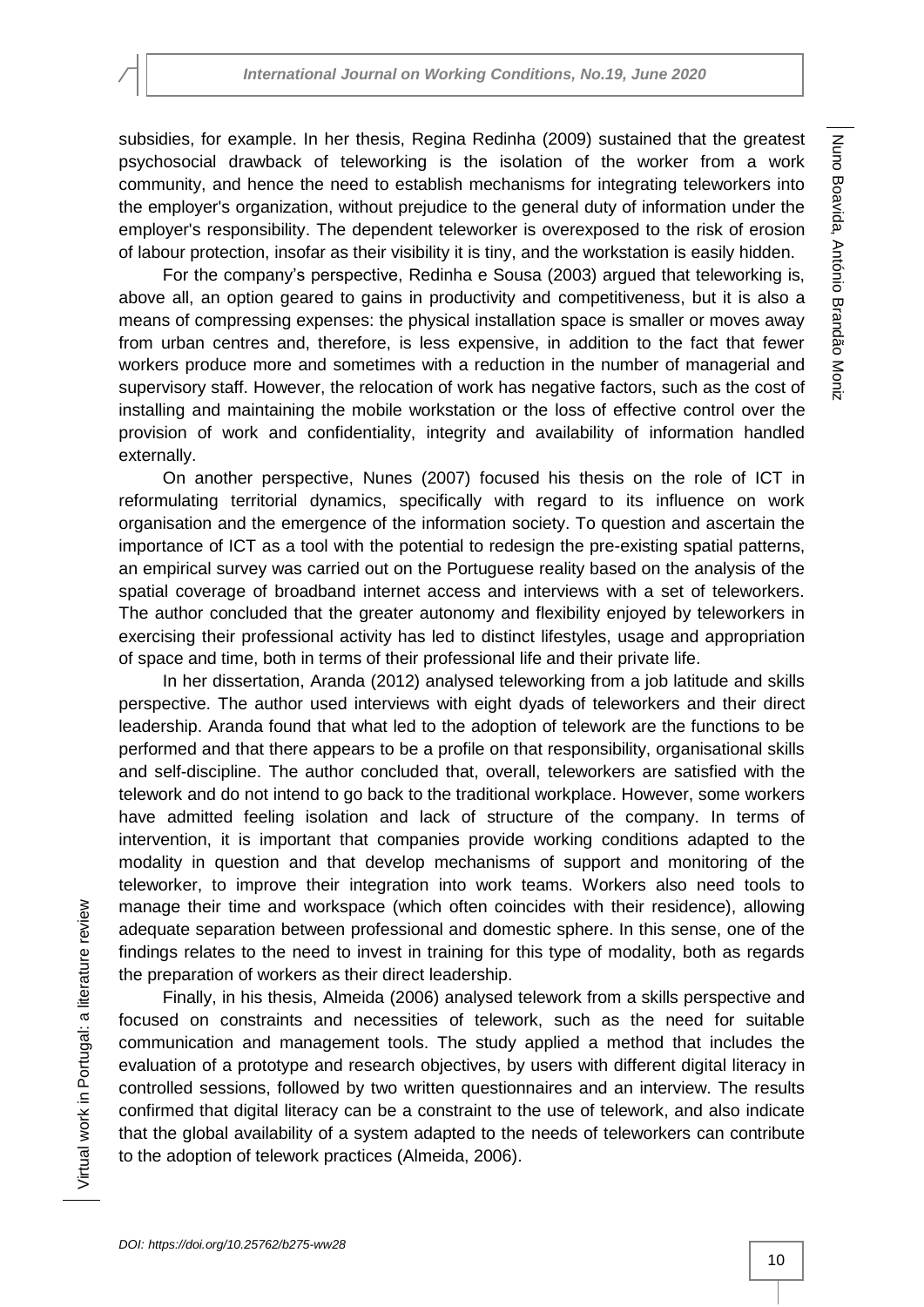There are two other research outputs that briefly mentioned telework, although as a lateral topic. The first one is the annual statistical report on employment that addressed the limitation related to work and need of special care in the population with health problems and/or difficulties. According to Instituto Nacional de Estatística (2012, p.40), in 2011, out of the special needs of care, the main activities (16.2%) referenced by the population with at least one long-term health problem and/or one difficulty in a basic activity, were the special types of work, such as development of sedentary activities, telework, flexible hours and less strenuous tasks. Second, in a conference proceedings (Alexandre, 2013) briefly analysed virtual work from the parenthood point of view. The author considered that the option of a parent to stop working, choose to do virtual work or to work part-time does not seem to be the solution that respondents idealised, showing that they do not intend to give up their profession to the detriment of custody of their children, and they intended to entrust this task to family members (grandparents or others) or to the educational infrastructure.

Besides the studies mentioned above, there was a study about telework by sectors published in 2003 (Urze et al., 2003) that revealed information about the software sector, as well as the sectors of Textile, Shoemaking and Metal Engineering. The authors revealed the existence of mobile work in 65% of the textile sector, 80% of the metal engineering sector and, significantly, 100% of the software sector. There are differences between the sectors: On average, the software sector has more mobile workers with over 50% of the total number of workers; the metal engineering sector has 6% to 20% of mobile workers; and the textile and shoemaking sector has 5% of mobile workers.

Glória Rebelo published extensively about telework particularly from a legal perspective (Rebelo 1994, 2002, 2004a, 2004b, 2017 and 2019). In 2017, the author identified the main political developments and initiatives of the context of telework in Portugal. In 2019, the Rebelo described the difficulties to determine subordination or autonomous virtual work. In this latest work, the author identified problems with the lack of managerial control and difficulties with state inspection related to the inviolability of households. In relation to the former Rebelo (2019) reported that the labour code attenuates the loosening of control of the teleworker through the naming of the employer's premises and the manager responsible for the worker. In relation to the latter, the International Labour Organization (ILO, 2018) argued that it may be necessary to provide more training to labour inspectors and the judicial system on how to ensure the implementation of measures relating to teleworking, so that they can properly understand and balance the needs of workers and employers in the rapidly evolving field in the world of work<sup>9</sup>. Last, Rosário Ramalho (2019) wrote a review of the legal framework and labour relations related to digitalisation and telework in Portugal. The report confirms that the low expression of the special contract of *teletrabalho* stands out among all employees.

 $\overline{\phantom{a}}$ *9 In this respect, the government approved the National Strategy for Equality and Non-Discrimination (Resolução do Conselho de Ministros no 61/2018), with the global and structural action targets by 2030 to achieve equality and non-discrimination regarding egalitarian, inclusive and future-oriented scientific and technological development. It strategically sets virtual work as a relevant tool to promote the promotion of equality in innovation and scientific and technological development, training and capacity building as tools for equality and full and equal participation in digital progress.*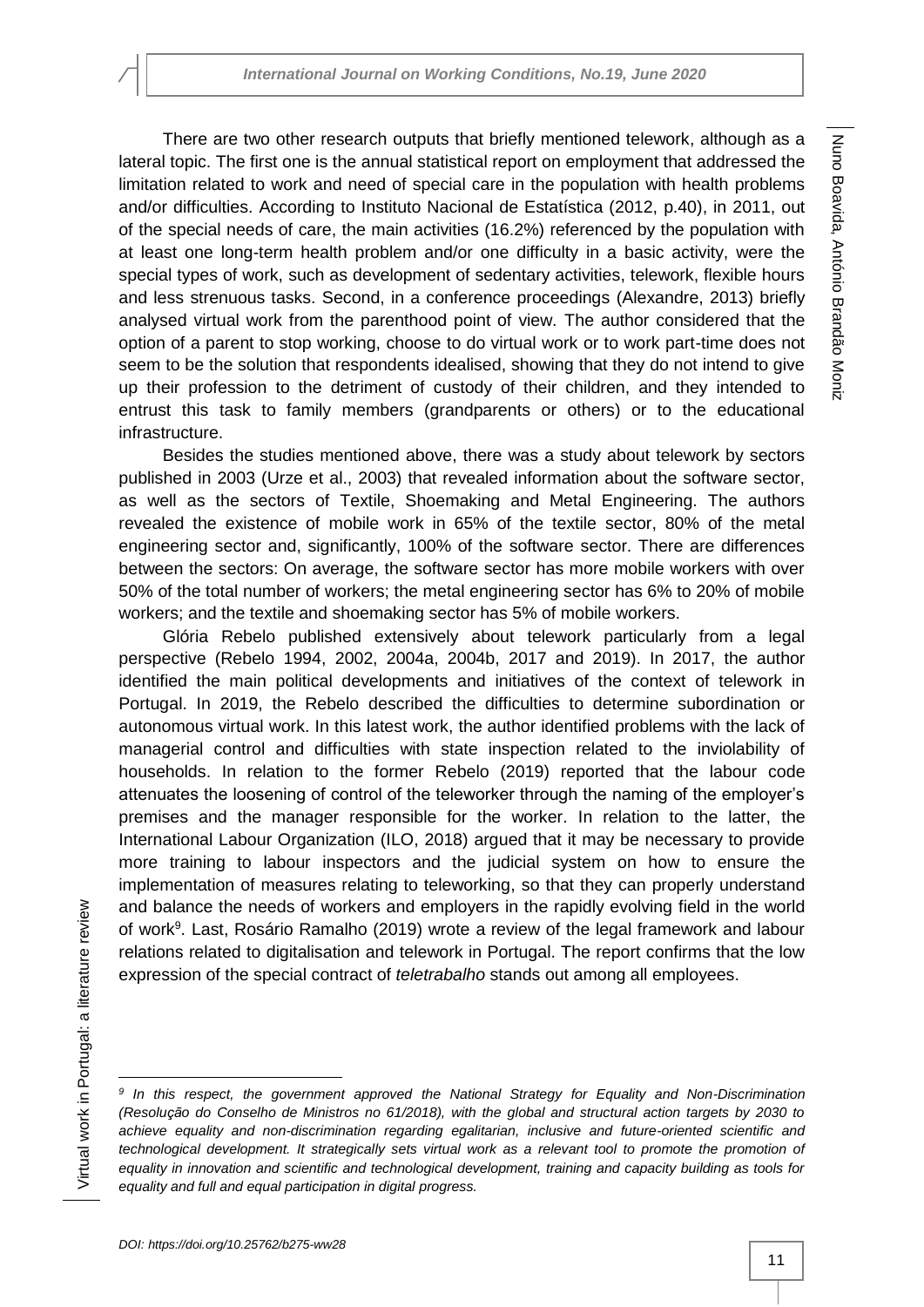# **6. Conclusion**

This paper started with an introduction to the concept of telework discussed in wide scientific literature, and also in Portugal, and explained how it has evolved through time. It can now be referred to as virtual work to encompass new possibilities arising from technology developments that allow work to be carried in many more locations and forms than the traditional household. After, the text contextualised the legal framework of telework in Portugal. We reported that legal experts agree on the existence of significant difficulties with the current legislation related to telework.

The article also identified the main quantitative and qualitative findings about telework and virtual work in Portugal. First, it addressed the development and present levels of telework in the country. Databases indicate that in 2005 there were 1.8% of Portuguese workers involved in telework in at least 25% or more of their worktime, and 0.5% involved 'almost all of the time'. In 2010, virtual work was in decline, with less than 3% of workers engaged in this work arrangements. In 2015, it increased to 8.2% of employees engaged in virtual work. The sector of computer programming, consultancy and related activities had 5% and 4% of the workers engaging daily and several times a week in locations where virtual work can occur (EU27 average was 6% and 8%, respectively); in the sector of Financial activities, 0% and 4% engaged daily and several times a week (EU27 was 2% and 3%); and in the sector of human health activities, 0% and 3% engaging daily and several times a week (EU27 was 3% and 3%). Furthermore, an analysis of period 2010 to 2015-6 reveals a declining trend in both telework contracts and places of work. In the same period, increasing trends were detected in relation to the mobility of workers and their ICT-usage, which might indicate a potential to increase the use of virtual work.

We also identified that the main empirical research about working conditions of teleworkers in the last decade was published as PhD theses and Master theses. The work of Gil (2015) concluded that the number of subordinate teleworkers has increased, albeit modestly, in recent years, not keeping pace with the growth of independent teleworkers. The author pointed that the "chaotic" statistics about telework and the labour law need to deal with the tendency of many employers to hire service providers rather than subordinate workers. Susana Gil argued that the main problem of the legal framework is related to the reference to a fixed and determined place.

To both Gil (2015) and Crugeira (2015), Portugal is a country with a culture of presence at work, with little opening to teleworking. One of the main obstacles to the implementation of flexible work is the organisational culture, since companies have traditional methods that defend the physical presence of the worker. Crugeira referred that this culture, embedded in the systems, hierarchies and mentalities of workers, leads to a difficult change, being one of the reasons why Portuguese companies do not adhere to telework. Almeida (2006) indicated that digital literacy can be a constraint to the use of telework services. Rebelo (2019) reported on the difficulties to determine subordination or autonomous virtual work in the Portuguese legal framework and identified problems with the lack of managerial control and difficulties with state inspection related to the inviolability of households.

There appears to be a considerable degree of management resistance to permitting telework in many organizations – including those that already have teleworking or telecommuting polices in place. The studies, international and national ones, also agree that this resistance is due mainly to a cultural dimension, where the traditional "command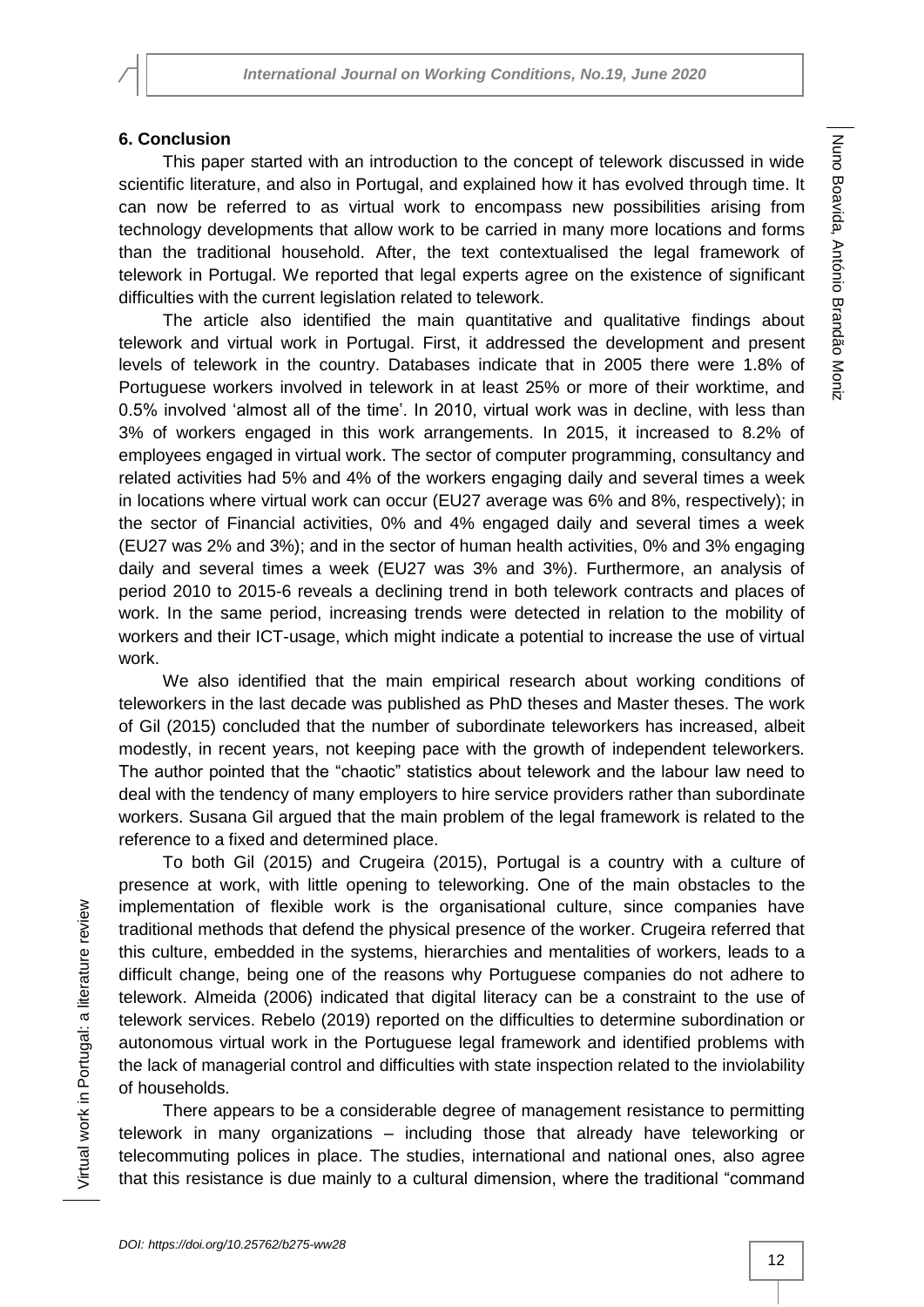and control" style of management is not possible with telework, and many managers fear this loss of control. Rebelo reported also that the national labour code attenuates the loosening of control of the teleworker through the naming of the employer's premises and the manager responsible for the worker.

Considering this assessment, the two main factors hindering the growth of virtual work are the legal framework and the organisational aspects of work, including the organisational culture, as our study could find. The legal aspects are still bounded to the difficult definition of limits of labour dependency and the autonomy of the job, which may conflict with the living conditions.

### **Bibliography**

- Alexandre, A. M. dos S. (2013). Jovens Universitários e transição para a Vida Adulta: O Futuro em Perspetiva Assistimos. In *Conferência Internacional Sobre Políticas Públicas de Envelhecimento*, 29–41. Edições Fundação D. Pedro IV.
- Almeida, P. A. F. dos S. (2006). *A integração de serviços de comunicação e gestão para o fomento de práticas de teletrabalho. PhD Thesis. Departamento de Comunicação e Arte,* Universidade de Aveiro. Available in http://ria.ua.pt/bitstream/10773/1254/1/2008000360.pdf
- Aranda, B. S. (2012). *Análise da condições de trabalho dos teletrabalhadores - Antecedentes, processos e consequentes na visão do trabalhador e da chefia*. ISCTE-IUL.
- Bailey, D.E. & Kurland, N.B. (2002), A review of telework research: findings, new directions, and lessons for the study of modern work, *Journal of Organizational Behavior*, 23 (4), 383–400
- Crugeira, M. P. de F. (2015). *Trabalhar a partir de casa: stressores e estratégias de coping na conciliação do trabalho e da família* [ISCTE-IUL]. https://doi.org/10.1017/CBO9781107415324.004
- Di Martino, V. (2001), *The high road to teleworking*, Geneva: ILO.
- Di Martino, V. & Wirth, L. (1990), Le télétravail: un nouveau mode de travail et de vie, in *Revue Internationale du Travail*, vol. 129, nº 5, 585-611.
- Dray, G. (2010). A Globalização e as Novas Tendências do mercado de Trabalho. Teletrabalho e Desçocalização do trabalho. O caso Português. In *II Congresso Internacional de Direito (Brasil-Europa) Análise Contemporânea do DireitoeEm Face da Globalização e Da Crise Econômica*, 79–84. https://doi.org/9789724043746
- Dray, G., Lopes, F. R., Albuquerque, J. L., Guerra, R., Ministro, A., Feliciano, T., José, F. C., Roxo, M., Ribeiro, S., & Filipe Lamelas, Paula Agapito, Vitor Junqueira, Mariana Trigo Pereira, Carlos Domingues, Ana Fontes, Rui Nicola, H. A. (2016). *Livro Verde Sobre As Relações Laborais* (S. e S. S. Gabinete de Estratégia e Planeamento do Ministério do Trabalho (ed.)). Empresa Diário do Porto.
- Eurofound. (2010). *Telework in the European Union*. Available in http://www.eurofound.europa.eu/eiro/studies/tn0910050s/tn0910050s.htm
- Eurofound. (2015). *New forms of employment* (I. Mandl, M. Curtarelli, S. Riso, O. Vargas, & E. Gerogian (eds.)). Publications Office of the European Union. Available in https://www.eurofound.europa.eu/sites/default/files/ef\_publication/field\_ef\_document/ef1461en.p df
- Eurofound, & International Labour Office. (2017). Working anytime, anywhere: The evolution of Telework and its effects on the world of work. In J. Messenger, O. V. Llave, L. Gschwind, S. Boehmer, G. Vermeylen, & M. Wilkens (Eds.), *IUSLabor*. Publications Office of the European Union and the International Labour Office. https://doi.org/10.2806/372726
- Fiolhais, R. (1998), *Sobre as implicações jurídico-laborais do teletrabalho subordinado em Portugal*, Lisboa, IEFP
- Gabinete de Estratégia e Planeamento. (2013). *Quadros de pessoal 2013* (Gabinete de Estratégia e Planeamento (ed.)). Ministério do Trabalho, Solidariedade e Segurança Social.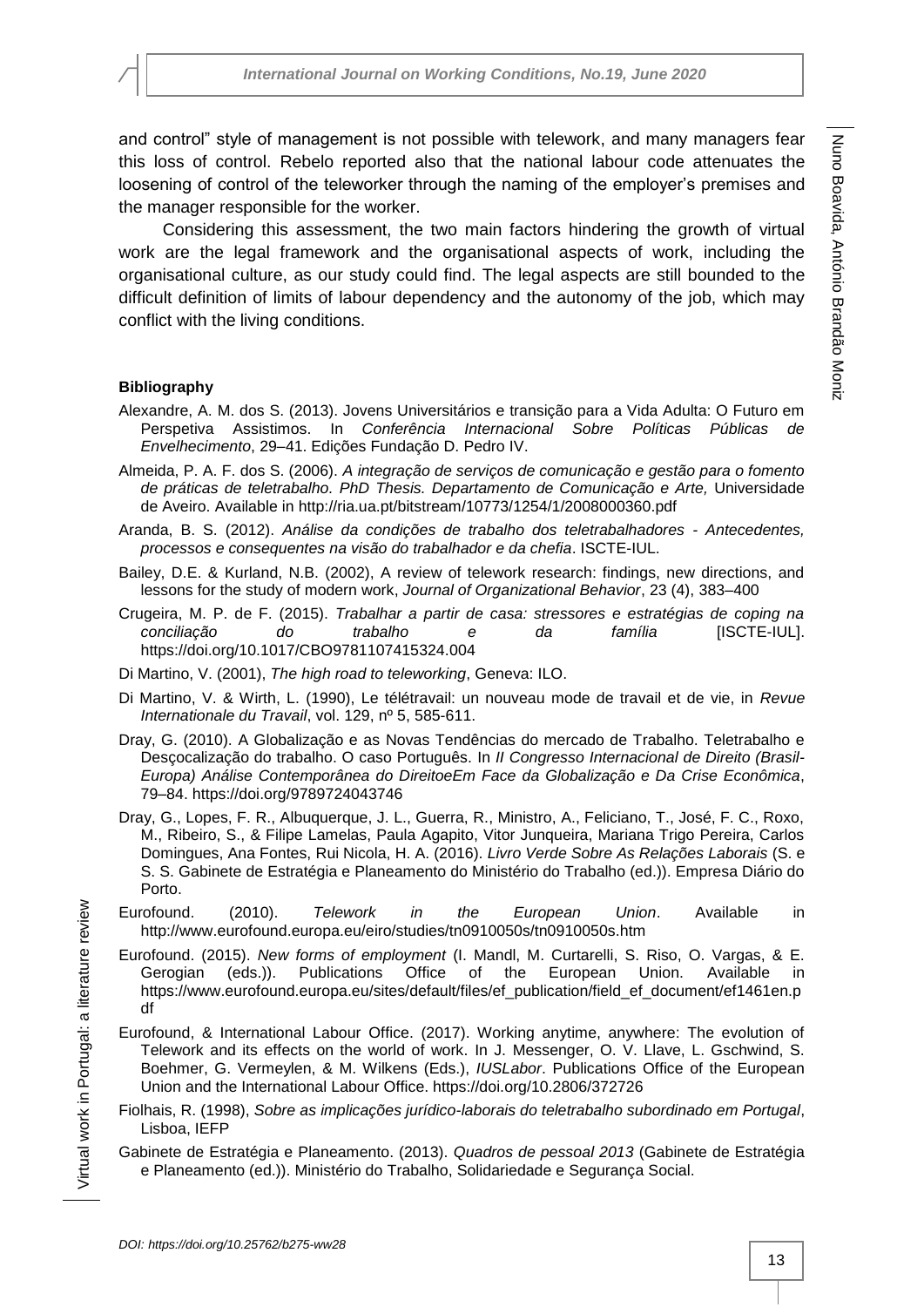- Gabinete de Estratégia e Planeamento. (2017). *XIX Centenário do Ministério do Trabalho, Solidariedade e Segurança Social : Conferência O Futuro do Trabalho* (Cadernos S). GEP:Lisboa.
- Gabinete de Estratégia e Planeamento. (2018a). *Actualização do Livro verde sobre as relações laborais 2016*. GEP:Lisboa.
- Gabinete de Estratégia e Planeamento. (2018b). Quadros de Pessoal 2016. In Gabinete de Estratégia e Planeamento (Ed.), *Colecção Estatísticas*. GEP:Lisboa.
- Gil, S. F. dos S. (2015). *As perspetivas civis do contrato de trabalho - o teletrabalho subordinado: seu estudo nos ordenamentos jurídicos português e espanhol*. PhD Thesis. Departamento de Direito Privado, Universidade da Coruna.
- Gbezo, B. (1995), Travailler autrement: la révolution du télétravail, in *Travail*, nº 14, Bureau International du Travail.
- Gomes, J. C. & Bettencourt, P. O. (2000), *Guia de boas práticas de teletrabalho*, Oeiras, APDT (CD-Rom)
- Holts, K. (2018). Understanding Virtual Work : Prospects for Estonia in the Digital Economy*, Prospects for Estonia in the Digital Economy*. *January*.
- Huws, U.; Korte, W. B.; Robinson, S. (1990), *Telework – Towards the elusive office*, Chichester, **Wiley**
- Huws, U. (et al.) (1997), *Teleworking: guidelines for good practice*, Brighton, IES
- Huws, U., Spencer, N. H., Surdal, D. S., & Holts, K. (2016). Working in the European Gig Economy - Research results from the UK, Sweden, Germany, Austria, The Netherlands, Switzerland and Italy. In *Foundation for European Progressive Studies*, Nr. 1. Foundation for European Progressive Studies, UNI Europa, University of Hertfordshire. Available in http://search.ebscohost.com/login.aspx?direct=true&db=heh&AN=116349995&site=eds-live
- ILO. (2018). *Trabalho Digno em Portugal 2008-18. Da crise à recuperação*. Available in https://www.ilo.org/wcmsp5/groups/public/---dgreports/---dcomm/-- publ/documents/publication/wcms\_647524.pdf

Instituto Nacional de Estatística. (2012). *Estatísticas Do Emprego*. Lisboa: INE.

- Korte, W. B. & Wynne, R. (1996), *Tele-Work, Penetration, potential and practice in Europe*, Amsterdam, IOS Press.
- Lencastre, J. G. de. (2006). *Estudo sobre as modalidades distribuídas e flexíveis de trabalho no contexto empresarial português : o teletrabalho : programa operacional emprego, formação e desenvolvimento social (POEFDS) : relatório ténico do estudo*. Lisboa : Delta Consultores, Tecnologia e Recursos Integrados Lda. Available in. http://widgets.ebscohost.com/prod/customerspecific/ns000558/fakeproxy/index.php?url=http://se arch.ebscohost.com/login.aspx?direct=true&db=cat01559a&AN=FCTUNL.52443&lang=ptbr&site=eds-live
- Meil, P., & Kirov, V. (2017). *Policy Implications of Virtual Work*. Palgrave Macmillan. https://doi.org/10.1007/978-3-319-52057-5
- Nunes, F. P. J. (2007). TIC's, espaço e novos modos de trabalho em Portugal : usos do espaço e do tempo em contextos de teletrabalho [Universidade do Minho]. In *ICT's, space and new working methods in Portugal : uses of space and time in telework contexts*. Available in http://widgets.ebscohost.com/prod/customerspecific/ns000558/fakeproxy/index.php?url=http://se arch.ebscohost.com/login.aspx?direct=true&db=edsrca&AN=rcaap.doctoralthesis.1822.6904&la ng=pt-br&site=eds-live
- Olson, M. (1983), Remote office work: changing work patterns in space and time in, *Communications of the ACM*, vol. 26, nº 3 http://www.acm.org/pubs/citations/journals/cacm/1983-26-3/p182-olson/
- Paoli, P., & Merllié, D. (2001). *Third European survey on working conditions 2000*. Office for Official Publications of the European Communities.
- Parent-Thirion, A., Macías, E. F., Hurley, J., & Vermeylen, G. (2007). Fourth European Working Conditions Survey 2005. https://doi.org/92-897-0974-X